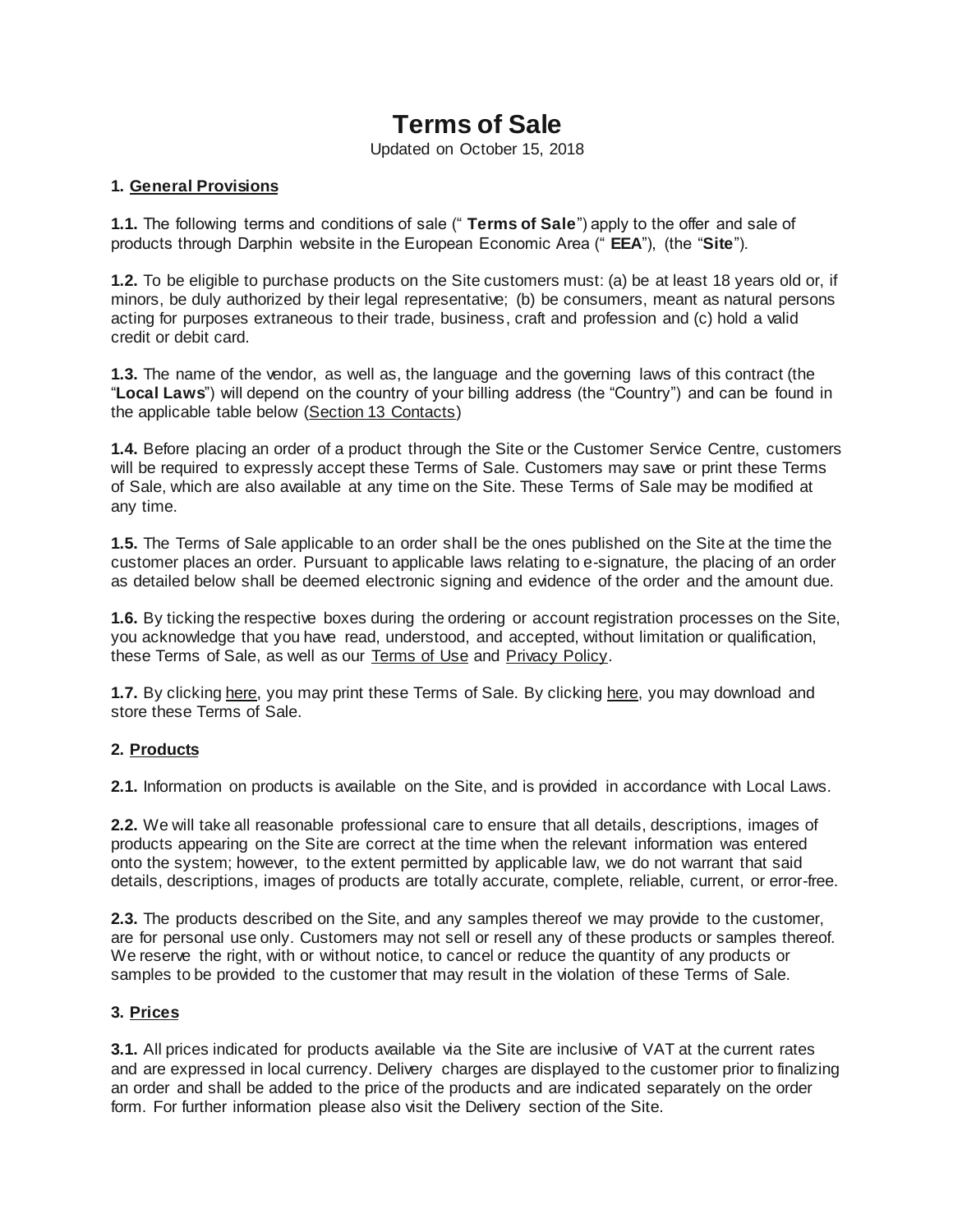**3.2.** We regularly verify that all the prices displayed on the Site are correct, however, we cannot guarantee the absence of errors. In the event that an obvious error in the pricing of a product is detected, we will offer the customer the opportunity to purchase the product at the correct price or to cancel the order.

**3.3.** Prices may be modified at any time. Applicable prices shall be the ones published on the Site at the date of placing of an order by customer.

#### **4. Placing an Order**

**4.1.** The customer can navigate freely on the Site without being bound to placing an order. If the customer chooses to do so, the customer will be guided through the process of placing an order by a series of simple instructions on the Site or the Customer Service Centre.

**4.2.** To place an order, the customer must type in the quantity of product he/she wishes to purchase (up to 3 of any single product), with a maximum purchase of 2000€ (two thousand) per customer.

**4.3.** Customer may click "Add to bag" to place the product selected in the desired quantity in the "**Shopping Bag**". Customer may decide to continue shopping for other products and add them to their Shopping Bag or proceed to checkout by clicking the "Proceed to Checkout" button. At any time during shopping customer may review the products in the Shopping Bag by clicking on "Proceed to Checkout" of each page. Customer may remove products from their Shopping Bag by clicking on "Remove" next to the chose product in the Shopping Bag". If applicable in the Country, Customer may save a product as favorite, by clicking on "move to favorites" below the product name. The product will then be moved to customer's favorites section in "My Account". To access customer's favorites from any computer, customer must register or sign in with his/her account.

**4.4.** Customer must follow the onscreen instructions to proceed through the checkout process on the Site. The customer may always correct any errors in data he/she has entered, change the Shopping Bag contents, by adding or removing one or more products from the Shopping Bag, or cancel the entire order during checkout before sending his/her order. Before submitting an order on the Site, the customer will have an opportunity to review and edit all of the details for their order, including billing and shipping information, prior to confirming their purchase. In addition, the customer shall acknowledge and declare that he/she has read all the instructions provided during the checkout process and fully accepts these Terms of Sale, through a confirmation action on the Site (for example, by ticking a box). The customer places an order request for products via the Site by clicking on the "Place Order and Pay" button at the end of the order process.

**4.5.** After an order has been submitted, a submission page will be displayed, and the customer will receive shortly an email confirming receipt of the order. In accordance with the provisions of Local Laws, the email confirming receipt of the order contains a summary of the Terms a Conditions, information on the essential characteristics of the purchased products, a detailed indication of the price and means of payment, information on delivery charges, information on the conditions and methods to exercise the right of withdrawal, the address to which complaints may be addressed, information on support services and on existing commercial warranties.

**4.6.** If an order confirmation does not arrive within 24 hours after submission, customer may contact us at Phone: 00800-10033100 (for Italy: 800-123752) Email: [CustomerService@darphin.eu](mailto:CustomerService@darphin.eu) for assistance.

**4.7.** If customers have any questions or concerns when placing an order or if they wish to enquire about a previously placed order, they may contact us at **00800-10033100 (for Italy: 800-123752)** or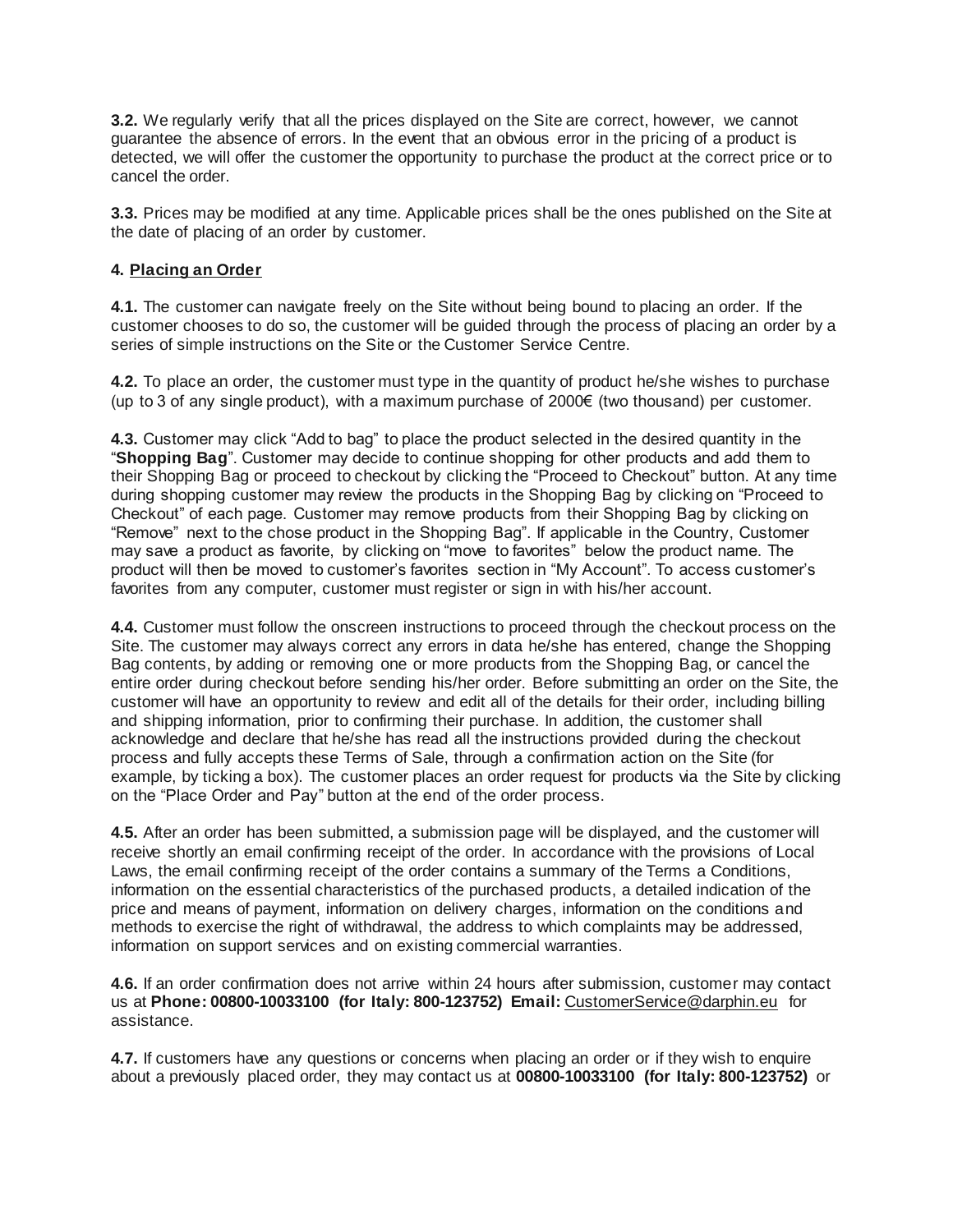via email at the following address [CustomerService@darphin.eu.](mailto:CustomerService@darphin.eu) For fastest service, customers are invited to keep their order number available.

#### **5. Gift-Wrap Service**

**5.1.** We always take special care of orders. If this service is available in the Country, we will be happy to create a beautiful gift package. We will provide the Gift-Wrap Service upon payment by customers of the additional cost displayed on the Site.

**5.2.** If the customer wishes to have his/her order packaged as a gift, he/she must simply click on the "Gift Wrap" option during "Checkout". Customers may not currently include a gift message card with their personal greeting.

**5.3.** In case a "Gift Wrap" order request includes more than one product, we will create one gift package for all of them.

#### **6. Offer Codes**

**6.1.** If offer codes are applicable in the Country, to redeem an offer code, customers must enter their code into the "offer code" box during the checkout process on the website. Offer codes are case sensitive and should be entered exactly as they appear.

**6.2.** When an offer code is accepted, the offer will be displayed in the "Order Review".

**6.3.** One offer code may be used per order.

#### **7. Payment Options**

**7.1.** Customers may pay for the products by credit card. The following credit cards are accepted for payments:

- Sofort (Germany & Belgium)
- Open Invoice (Germany Only)
- SEPA Direct Debit (Germany Only)
- **IDEAL** (Netherlands Only)
- Amex (France & Italy)
- MAESTRO (Italy Only)
- Cash on Delivery (Italy Only)

**7.2.** We do not accept credit cards with billing addresses outside of the EEA.

**7.3.** Customers will not be charged for any product until it is shipped.

**7.4.** For customer's security, customer's billing name and address must match that of the credit card used for payment. We reserve the right to cancel any order that does not match these criteria.

**7.5.** All credit card holders are subject to validation checks and authorization by the credit card issuer. If the issuer of customer's payment card refuses or does not, for any reason, authorize payment to us, whether in advance or subsequent to a payment, we will not be liable for any delay or non-delivery.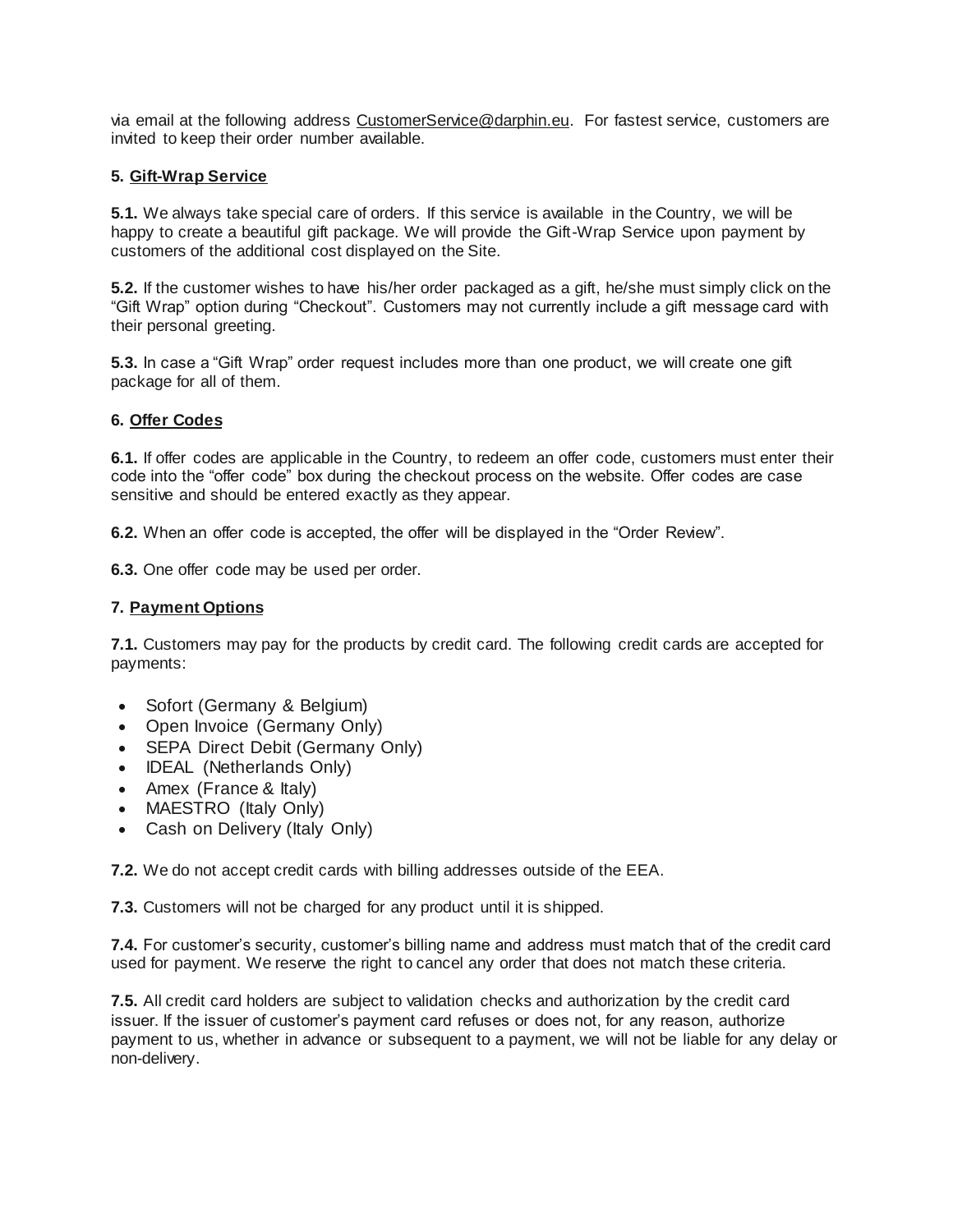**7.6.** Your payment card will be charged the applicable purchase price at such time. By submitting your order on the Site, you expressly authorize us to perform such payment card authorization and, strictly for legitimate purposes and to the extent permitted under applicable regulations, to transmit or to obtain information (including any updated information) about you to or from third parties, including but not limited to your payment card number, to authenticate your identity, to validate your payment card, to obtain a payment card authorization and to authorize individual purchase transactions.

# **8. Order Inquiries**

**8.1.** Generally products are shipped within 2 to 5 working days. For any shipping information customers may contact us at 00800-10033100 (for Italy: 800-123752) or via email at the following address: [CustomerService@darphin.eu](mailto:CustomerService@darphin.eu)

**8.2.** Customers can check the status of their most recent orders by visiting the Order Status page into the My Account area. This is the easiest and fastest way to get the most current information regarding customers' orders.

**8.3.** When the customer clicks on Order Status page, he/she will be prompted to log in with his/her email address and password. An order summary page will provide the customer with detailed information about his/her current and past orders. After an order is shipped, the relevant tracking number, if available, will be displayed. Customers can track the delivery status of the order with our courier by clicking on "Dispatched" under the Order Status header. Some carriers may not have tracking information available for up to 24 business hours after the order is shipped.

8.4. Occasionally, orders or parts of an order are cancelled by our system for various reasons. Some reasons are:

- Item(s) not available, although we take all professional care to ensure that unavailable items are clearly identified as such on the Site
- Impossibility in processing payment information
- Cannot deliver to address provided
- Duplicate order was placed
- Cancellation due to a customer request

8.5. If an order is cancelled, the customer will receive an email to explain the reason for the cancellation. Customers will not be charged for any cancelled orders. If the customer is interested in placing a new order or if the customer has any questions about a cancelled order, he/she may contact us at 00800-10033100 (for Italy: 800-123752) or via email at the following address: [CustomerService@darphin.eu](mailto:CustomerService@darphin.eu)

#### **9. Delivery**

**9.1.** Orders are processed and delivered on working days only (Monday through Friday, excluding bank holidays). Orders placed on Saturday and Sunday will be processed on the following working day. Process & shipping time is usually 1- 2 business days depending on product availability.

**9.2.** All orders are shipped by UPS.

**9.3.** Shipping charges shall be borne by the customer and are indicated separately on the order form and into the delivery note. There are no shipping charges for purchases over the amount we may display on the Site.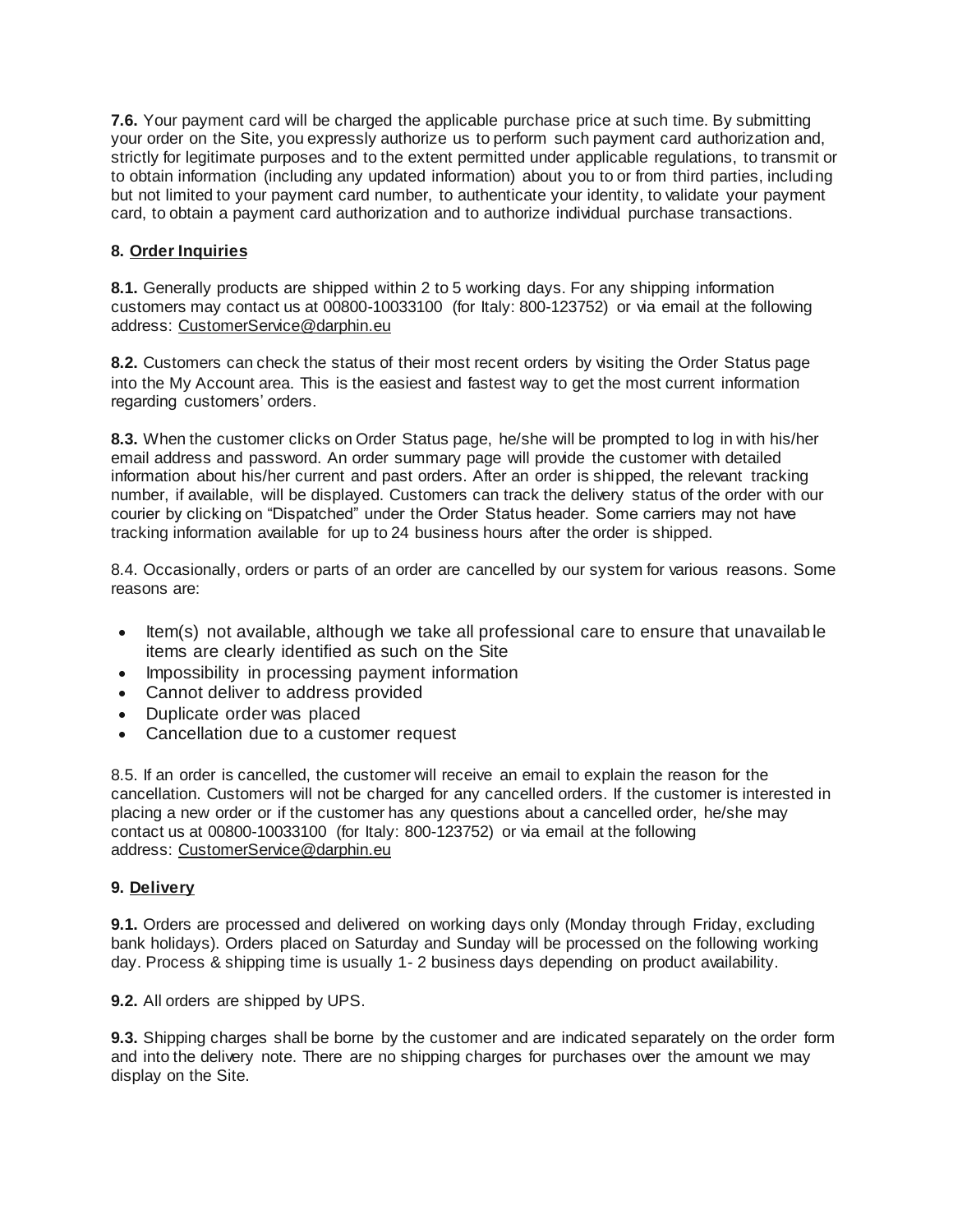Standard Shipping Costs:

- Germany: 2,60 €
- Italy: 4,35 €
- Netherlands: 4,55 €
- Belgium: 5,35 €
- Spain: 4,35 €
- France: 5,35 €

**9.4.** In accordance with Local Laws the products shall be delivered within 7-10 days from the day following that of the order placement by the customer, unless we notify the customer, including by email, within the same term, of the ordered products being unavailable, including temporarily unavailable.

**9.5.** Deliveries are only made to billing countries.

#### **10. Right of Withdrawal**

**10.1.** We are committed to offering customers the finest cosmetic products available. If the customer feels the products he/she received from us do not meet this expectation, pursuant to Local Laws the customer has the right to withdraw from the contract, without specifying any reason, within fourteen (14) working days of the date the products were received.

**10.2.** The withdrawal period is fourteen days from the date on which you or a third party you name and who is not the carrier has received the goods. For contracts covering the order of several goods that are to be delivered separately, the withdrawal period is fourteen days from the date on which you or a third party you name and who is not the carrier has received the last item of such order.

However, this right of withdrawal does not apply to products which have been personalized, except for defects in the products or incomplete or incorrect delivery. If a personalized product is delivered damaged or is defective, customers should immediately contact [CustomerService@darphin.eu](mailto:CustomerService@darphin.eu) 00800-10033100 (for Italy: 800-123752).

**10.3.** Notification of customer's intention to exercise the right of withdrawal can be done by emailing us at [CustomerService@darphin.eu](mailto:CustomerService@darphin.eu) with customer's order details, including customer order number and the description of the products which are being returned. You may, but are not required to, use the sample withdrawal form attached in **Appendix I.** To comply with the withdrawal period, it is sufficient to provide your declaration informing us that you wish to exercise your right of withdrawal prior to the expiration date of the withdrawal period. Within the order packaging, the customer will find a dispatch note with details of the order together with details of our returns process. If the products listed on the dispatch note do not match those contained in your delivery, the customer shall notify us immediately by calling 00800-10033100 (for Italy: 800-123752).

**10.4.** Our Customer Service will then issue the customer with an authorization number and an email confirmation. Customer is invited to retain a note of his/her authorization number for future reference with Customer Service with regards to this matter.

**10.5.** If the customer returns products for reasons other than defects in the products, or incomplete or incorrect delivery, he/she will be required to arrange and pay for the return of the products to us.

**10.6.** Upon exercising the right of withdrawal, we undertake to reimburse the customer the full price of the products within fourteen (14) days of the date of receipt of the withdrawal, provided that they are shipped back unused and undamaged, as soon as possible and no later than 14 from the date of receipt of your withdrawal declaration, and that we receive proof of sending back prior to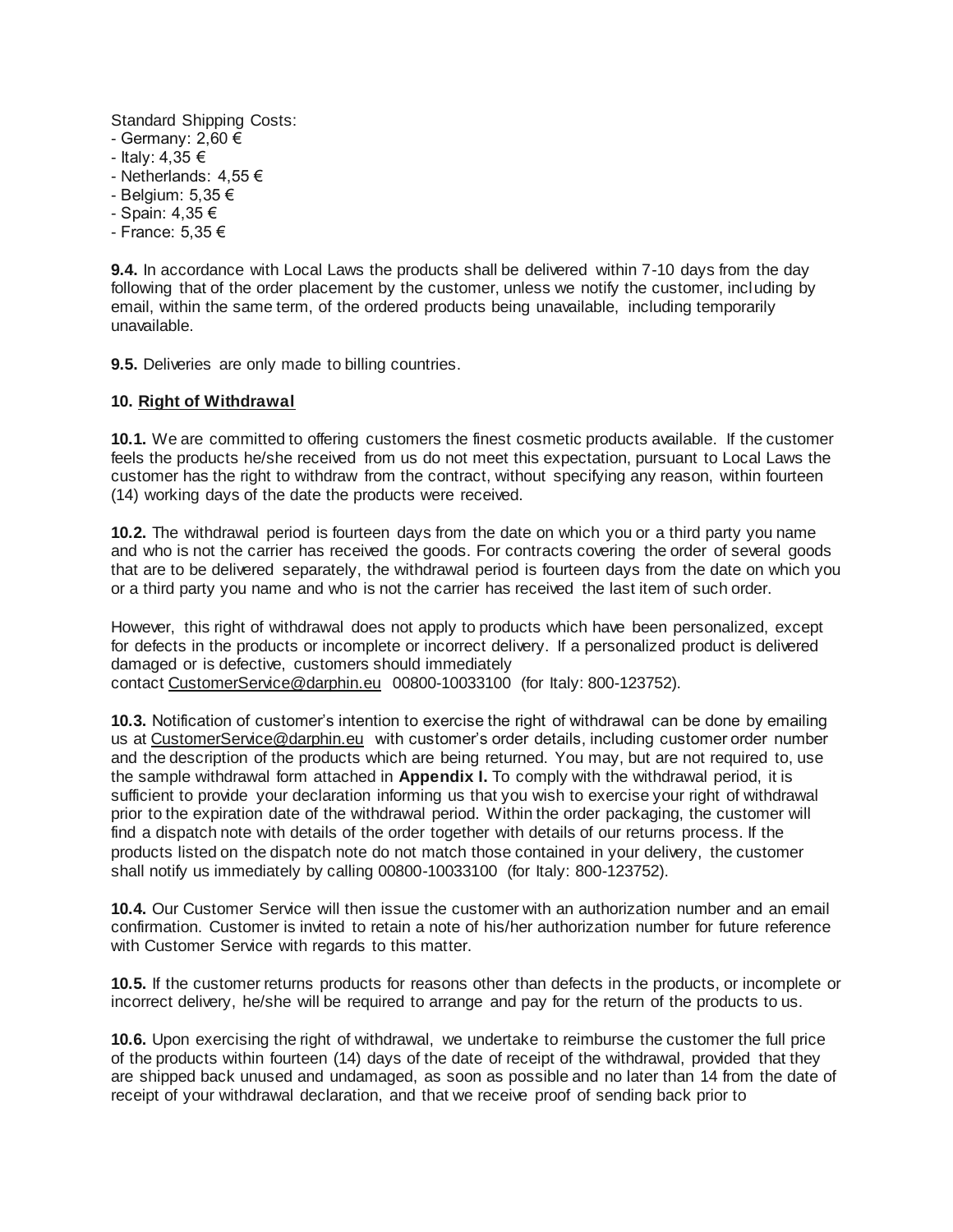reimbursement. We may refuse reimbursement until we have received the resent goods or until you have provided proof that you have resent the goods, whichever occurs first. Refunds will only be made against the original credit card used. We will send to the customer a notification email once the reimbursement has been made.

**10.7.** It is strongly recommended that the parcel be sent by a recorded delivery service (one that requires a signature upon receipt).

**10.8.** The above provisions are only applicable to purchases made online. Products purchased at a store will be subject to the return policy of each store.] Returns or exchanges for purchases made in Darphin store may not be returned or exchanged to Darphin Online. Returns for purchases made online will not be accepted for return or exchange at a Darphin store.

#### **11. Lack of Conformity**

**11.1.** In case of lack of conformity of products pursuant to Local Laws, the legal guarantees established by Local Laws will apply. The customer has the right to have the products brought into conformity free of charge by repair or replacement. In case of failure of one of the remedies above, the customer has the right to have an appropriate reduction made in the price of the products, or the contract cancelled. The customer waives these rights if it fails to notify us of the lack of conformity within reasonable time after the customer detected such lack of conformity. We shall be held liable where the lack of conformity becomes apparent within three (3) year as from delivery of the products.

#### **12. Applicable Law and Jurisdiction**

**12.1.** These Terms of Sale are governed by and must be interpreted in accordance with Local Laws.

**12.2.** Any disputes arising from the interpretation, validity and/or execution of these Terms of Sale shall be subject to the mandatory jurisdiction of the competent court of the place of residence or domicile of the customer.

# **13. Contacts**

**13.1.** For any information and support on products and methods of purchase through the Site the customer may contact us by email to [CustomerService@darphin.eu](mailto:CustomerService@darphin.eu) or by post to the following address:

| Your billing address country Local Affiliate |                                                                                      | <b>Applicable law</b> |
|----------------------------------------------|--------------------------------------------------------------------------------------|-----------------------|
|                                              | "Vendor"                                                                             |                       |
| <b>Belgium</b>                               | Estée Lauder Cosmetics NV<br>Leonardo da Vincilaan 19C Bus 2<br>1831 DIEGEM, BELGIUM | Laws of Belgium       |
| France                                       | Estée Lauder Companies<br>48 rue Cambon<br>75001 Paris - France                      | Laws of France        |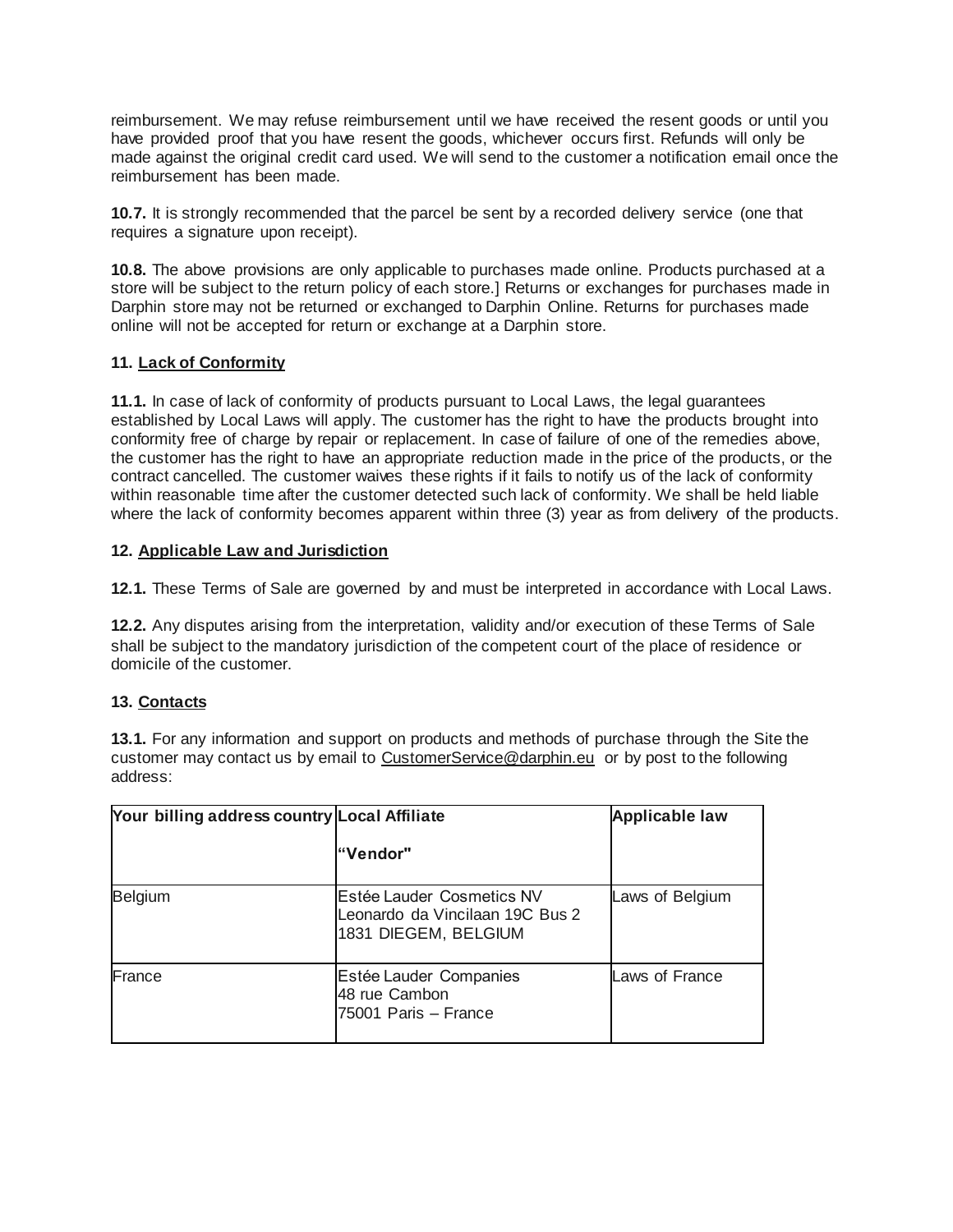| Germany            | Estée Lauder Companies GMBH<br>Domagkstrasse 10<br>D-80807 Munich - Germany                             | Laws of Germany     |
|--------------------|---------------------------------------------------------------------------------------------------------|---------------------|
| Italy              | Estée Lauder, S.r.L.<br>Via Turati 3<br>Milano 20121 - Italy                                            | Laws of Italy       |
| <b>Netherlands</b> | Estée Lauder BV<br>Safariweg 50 (2e verd.)<br>3605 MA MAARSSEN, NEDERLAND                               | Laws of Netherlands |
| Spain              | Estée Lauder, S. A.<br>Polígo Industrial, Las Mercedes<br>C/Nanclares de Oca, 3<br>28022 Madrid - Spain | Laws of Spain       |

# **14. Complaints**

In case of complaint about your online purchase, you may contact us at: [CustomerService@darphin.eu](mailto:CustomerService@darphin.eu)

According to EU Regulation no.524/2013 on online dispute resolution for consumer disputes, you may also refer disputes through to the EU Commission's online platform available at: <https://webgate.ec.europa.eu/odr/main/index.cfm?event=main.home.chooseLanguage>

Likewise you may refer disputes related to the sale of the Product to the following Alternative Dispute Resolution entity:

| <b>Belgium</b> | <b>Ombudsman du Commerce</b>                                                                                                                            |
|----------------|---------------------------------------------------------------------------------------------------------------------------------------------------------|
|                | Avenue Edmond Van Nieuwenhuyse, 8<br>Bruxelles, 1160<br><b>Belgium</b>                                                                                  |
|                | Email address: info@ombudscom.be                                                                                                                        |
|                | Website: http://www.ombudsmanvoordehandel.be                                                                                                            |
|                | Phone: +32 2 788 05 20                                                                                                                                  |
| France         | <b>ANM</b>                                                                                                                                              |
|                | 62, Rue Tiquetonne<br><b>PARIS</b>                                                                                                                      |
|                | Website: http://www.anm-mediation.com/                                                                                                                  |
|                | Phone number: 0142338103                                                                                                                                |
| Germany        | Allgemeine Verbraucherschlichtungsstelle des Zentrums für Schlichtung e. V.<br><b>General Consumer Conciliation Body of the Centre for Conciliation</b> |